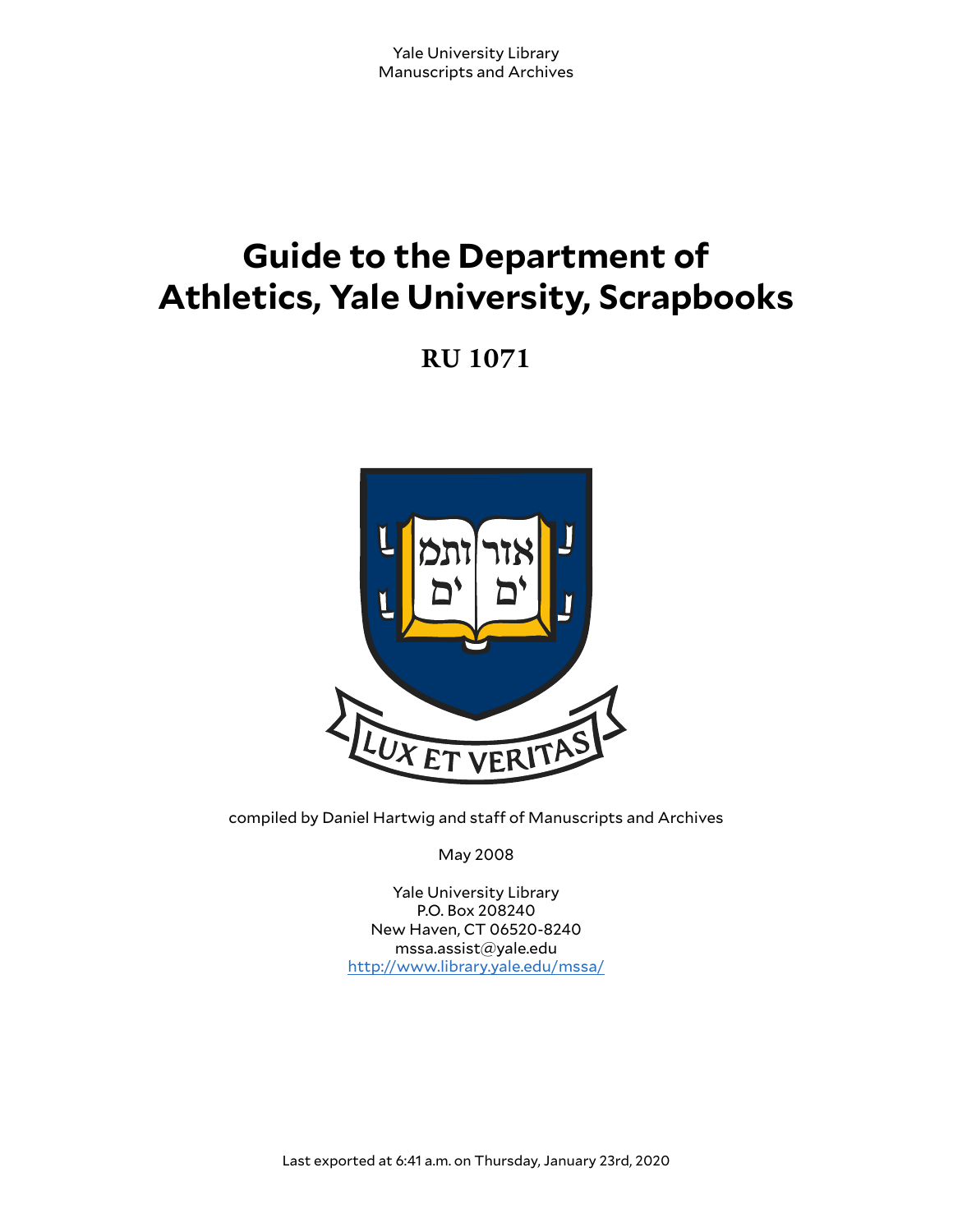# **Table of Contents**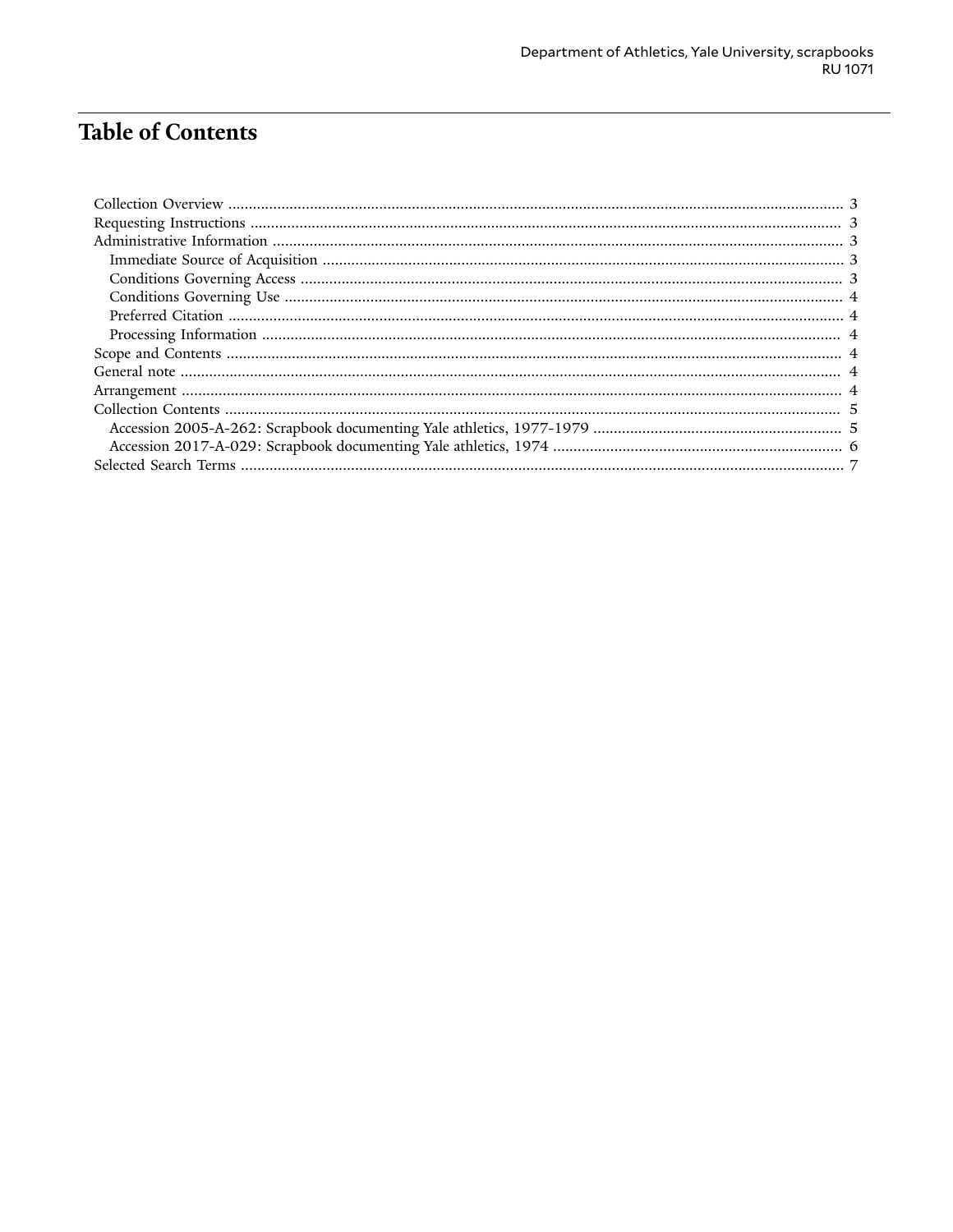### <span id="page-2-0"></span>**Collection Overview**

|                                                  | <b>REPOSITORY:</b> Manuscripts and Archives<br><b>Yale University Library</b><br>P.O. Box 208240<br>New Haven, CT 06520-8240<br>msa. assist@yale.edu<br>http://www.library.yale.edu/mssa/ |
|--------------------------------------------------|-------------------------------------------------------------------------------------------------------------------------------------------------------------------------------------------|
| <b>CALL NUMBER: RU1071</b>                       |                                                                                                                                                                                           |
|                                                  | <b>CREATOR:</b> Yale University. Dept. of Athletics                                                                                                                                       |
|                                                  | <b>TITLE:</b> Department of Athletics, Yale University, scrapbooks                                                                                                                        |
|                                                  | <b>DATES: 1974-1979</b>                                                                                                                                                                   |
| PHYSICAL DESCRIPTION: 3.92 linear feet (2 boxes) |                                                                                                                                                                                           |
| <b>LANGUAGE: English</b>                         |                                                                                                                                                                                           |
|                                                  | <b>SUMMARY:</b> The material consists of scrapbooks documenting Yale athletics.                                                                                                           |
|                                                  | <b>ONLINE FINDING AID:</b> To cite or bookmark this finding aid, please use the following link: http://<br>hdl.handle.net/10079/fa/mssa.ru.1071                                           |

#### <span id="page-2-1"></span>**Requesting Instructions**

To request items from this collection for use in the Manuscripts and Archives reading room, please use the request links in the HTML version of this finding aid, available at [http://hdl.handle.net/10079/fa/](http://hdl.handle.net/10079/fa/mssa.ru.1071) [mssa.ru.1071](http://hdl.handle.net/10079/fa/mssa.ru.1071).

To order reproductions from this collection, please go to [http://www.library.yale.edu/mssa/](http://www.library.yale.edu/mssa/ifr_copy_order.html) [ifr\\_copy\\_order.html.](http://www.library.yale.edu/mssa/ifr_copy_order.html) The information you will need to submit an order includes: the collection call number, collection title, series or accession number, box number, and folder number or name.

Key to the container abbreviations used in the PDF finding aid:

b. box

f. folder

# <span id="page-2-2"></span>**Administrative Information**

# <span id="page-2-3"></span>**Immediate Source of Acquisition**

The material was transferred from the Department of Athletics, 2006 and 2016.

#### <span id="page-2-4"></span>**Conditions Governing Access**

The materials are open for research.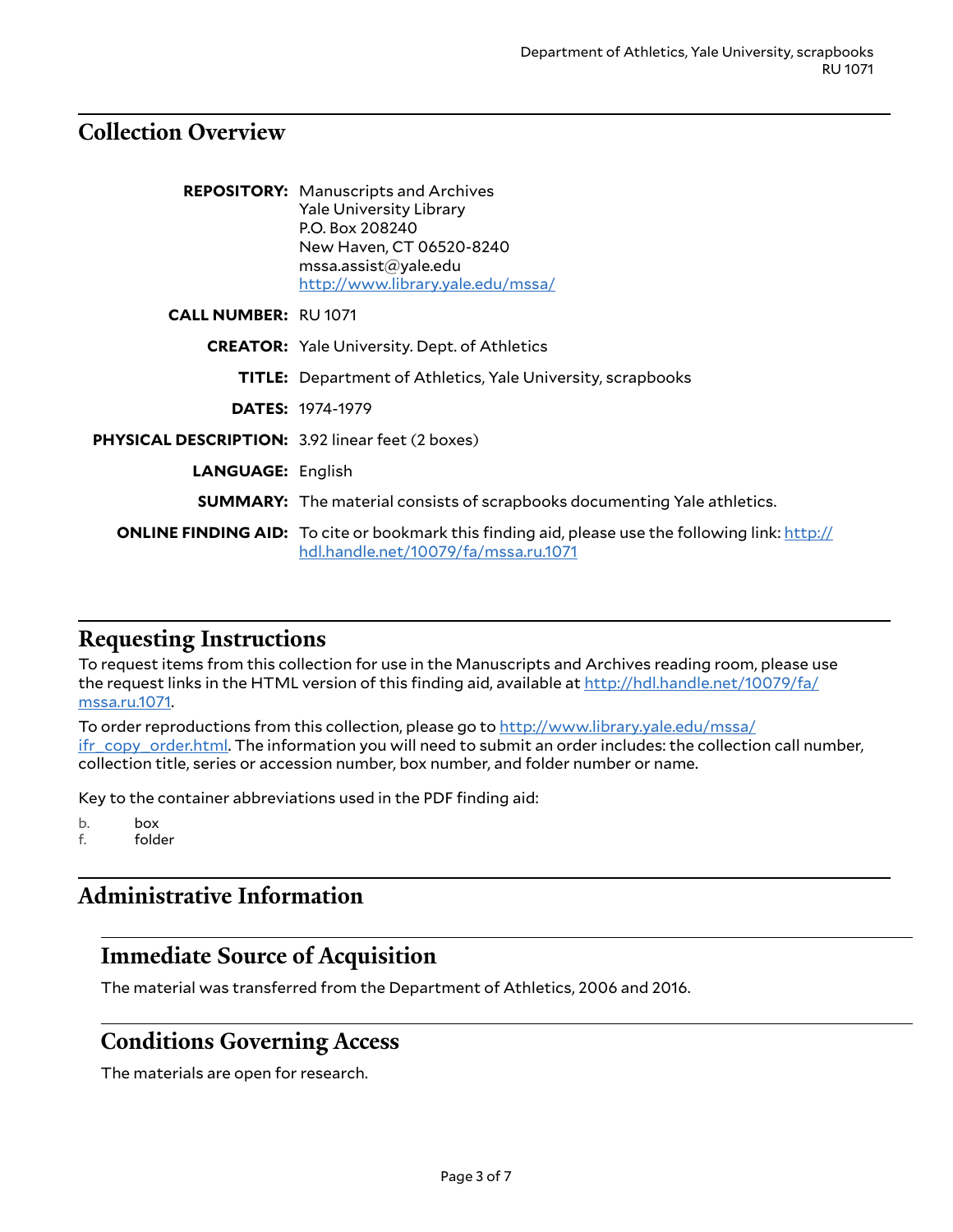# <span id="page-3-0"></span>**Conditions Governing Use**

Copyright for materials authored or otherwise produced as official business of Yale University is retained by Yale University. Copyright status for other collection materials is unknown. Transmission or reproduction of materials protected by U.S. Copyright Law (Title 17, U.S.C.) beyond that allowed by fair use requires the written permission of the copyright owners. Works not in the public domain cannot be commercially exploited without permission of the copyright owners. Responsibility for any use rests exclusively with the user.

## <span id="page-3-1"></span>**Preferred Citation**

Department of Athletics, Yale University, Scrapbooks (RU 1071). Manuscripts and Archives, Yale University Library.

#### <span id="page-3-2"></span>**Processing Information**

Yale University records are arranged and described at the accession level by the creating office. The University Archives creates collection level descriptive records, but typically does no further arrangement and description at the accession level.

## <span id="page-3-3"></span>**Scope and Contents**

The material consists of scrapbooks documenting Yale athletics.

#### <span id="page-3-4"></span>**General note**

Forms part of Yale Record Group 38-C (YRG 38-C), Audiovisual materials and memorabilia documenting athletics at Yale.

#### <span id="page-3-5"></span>**Arrangement**

The material is arranged by accession.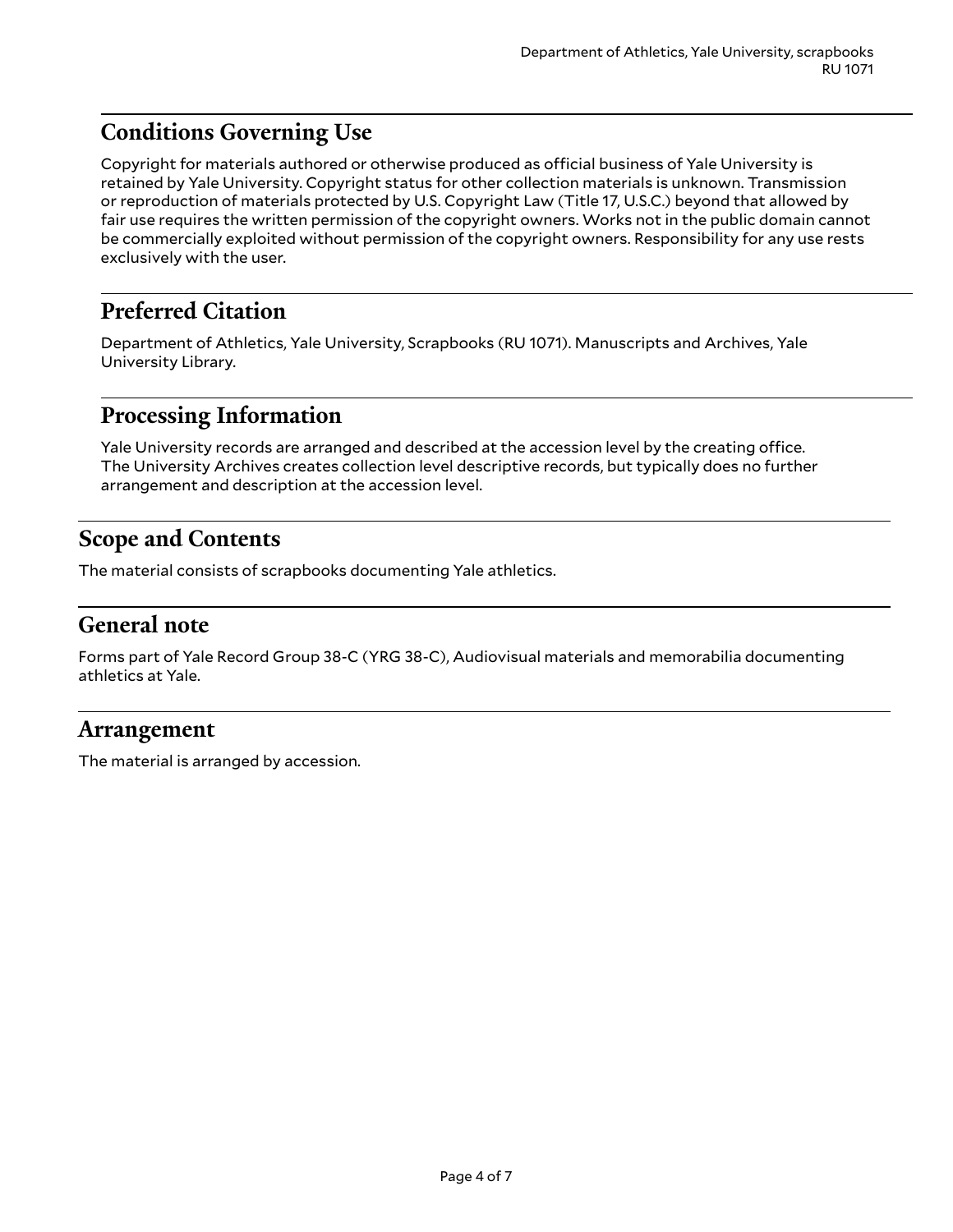# <span id="page-4-1"></span><span id="page-4-0"></span>**Collection Contents Accession 2005-A-262: Scrapbook documenting Yale athletics, 1977-1979**

b. 1 Scrapbook **1977-1979**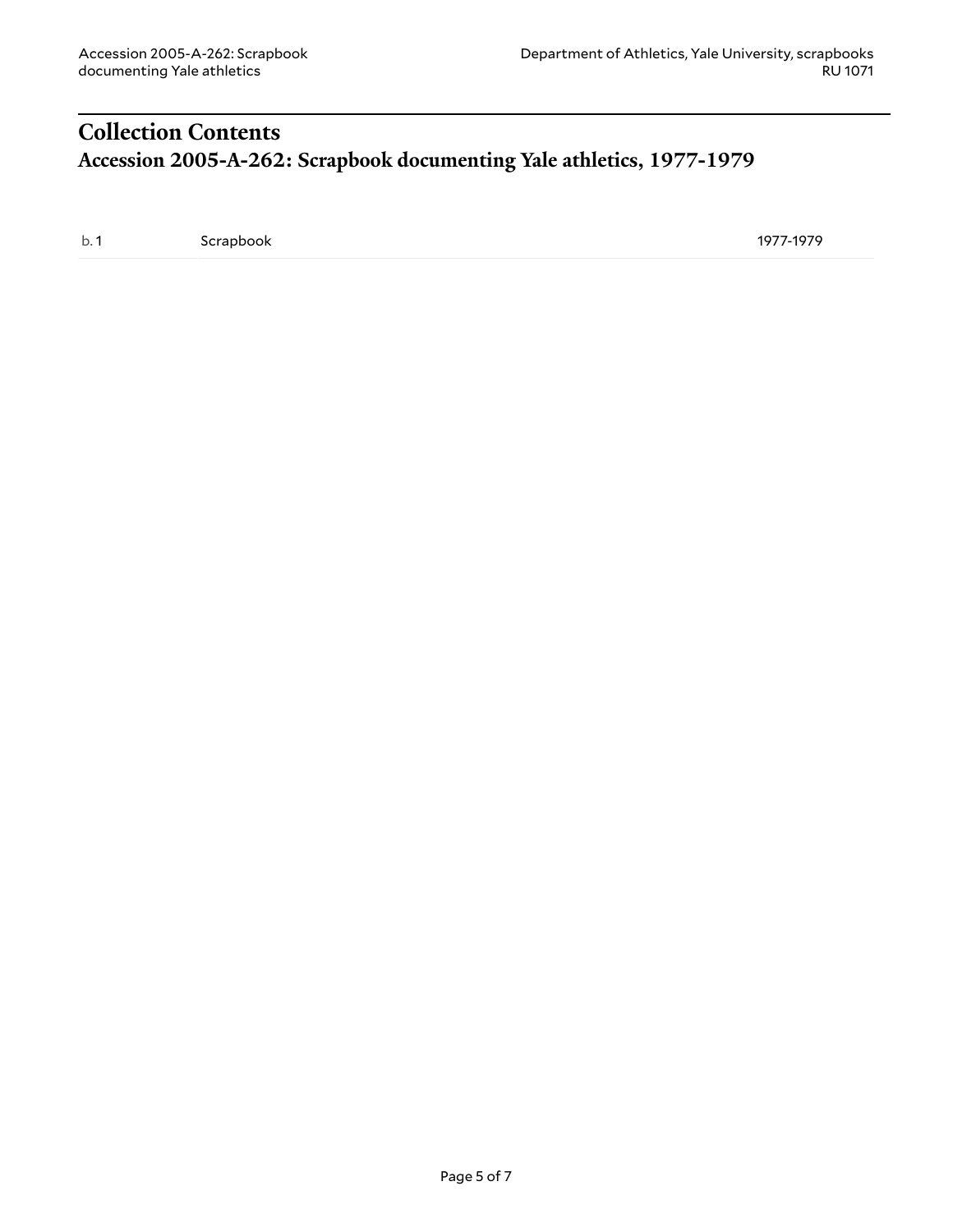1974

#### <span id="page-5-0"></span>**Accession 2017-A-029: Scrapbook documenting Yale athletics, 1974**

The materials are open for research.

b. 1, f. 1 Scrapbook documenting Yale athletics Scrapbook contains news clippings from various men's sports programs such as soccer, swimming, basketball, football, wrestling and crew.